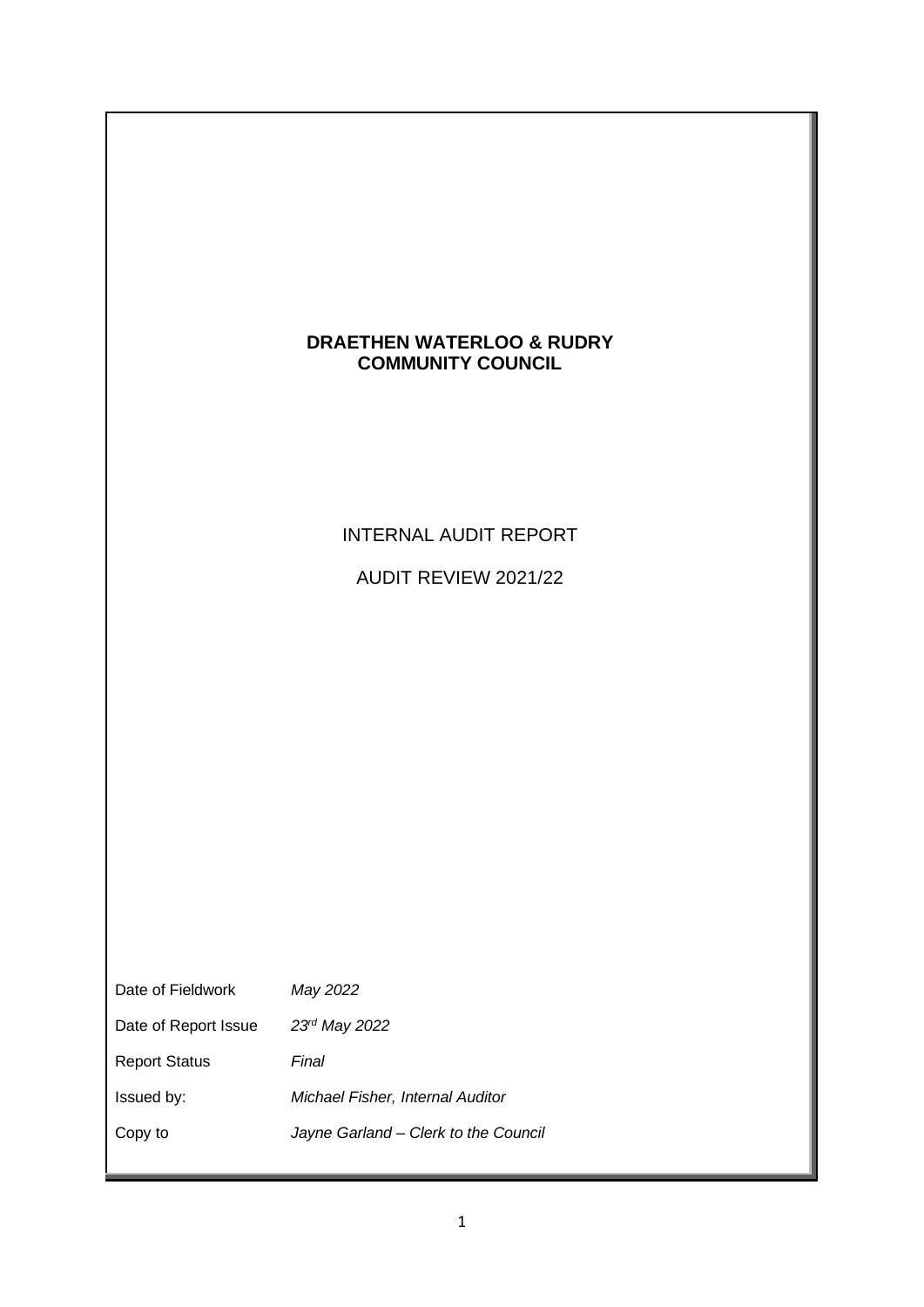## **INDEX**

## **SECTION** PAGE No

| A |                                         |  |
|---|-----------------------------------------|--|
| B |                                         |  |
| C |                                         |  |
| D |                                         |  |
|   | Appendices Internal Audit working notes |  |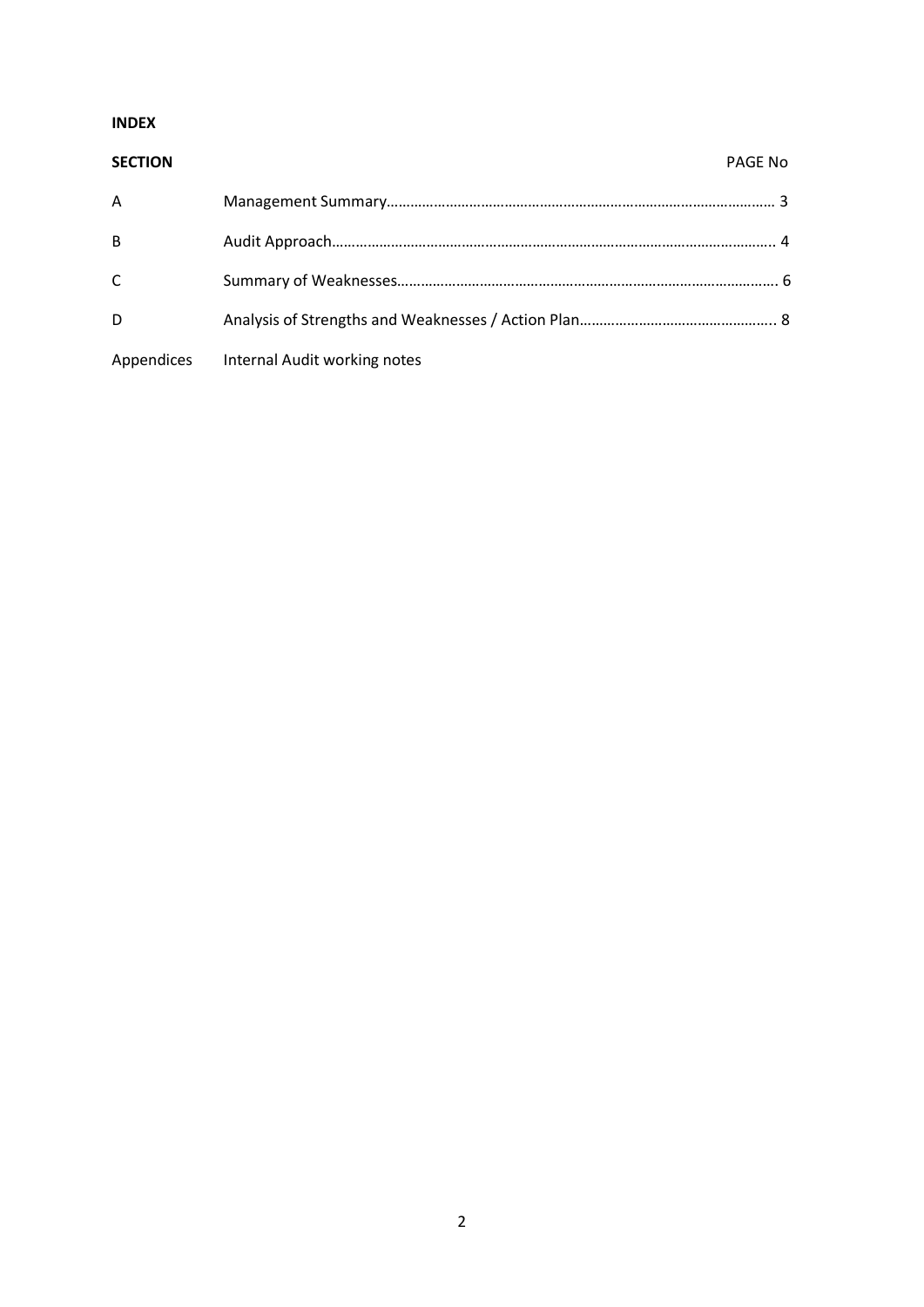## **Section A – MANAGEMENT SUMMARY**

## 1 INTRODUCTION

This audit has been carried out as part of the requirements of the Accounts and Audit (Wales) Regulations 2014, which require relevant bodies to maintain an adequate and effective system of internal audit of its accounting records and of its systems of internal control.

## 2 AUDIT OPINION

The Councils financial and administrative system controls have been rated as:

| <b>VERY GOOD</b>      | Very well controlled with minimal risk.                                                                                            |
|-----------------------|------------------------------------------------------------------------------------------------------------------------------------|
| GOOD                  | Well controlled with some risks identified which require<br>addressing.                                                            |
| <b>REASONABLE</b>     | Adequately controlled although risks identified which may<br>compromise the overall control environment; improvements<br>required. |
| <b>UNSATISFACTORY</b> | Not well controlled; unacceptable level of risk; changes<br>required urgently.                                                     |
| <b>UNSOUND</b>        | Poorly controlled; major risks exists; fundamental<br>improvements required with immediate effect.                                 |

## 3 SIGNIFICANT FINDINGS

No Significant weaknesses were found, however minor recommendations are made as follow:

- a) A few minor errors in spreadsheets were identified and corrected.
- b) The treatment of 2020/2021 VAT claim balances was highlighted as an issue in how to deal with them – now resolved and audit return balanced.

As the new Clerk is a former Chair of the Council and has dealt with the books of account previously the opinion has remained as Very Good.

## 4 ACKOWLEDGEMENTS

The co-operation of the Clerk to the Council during the review was much appreciated.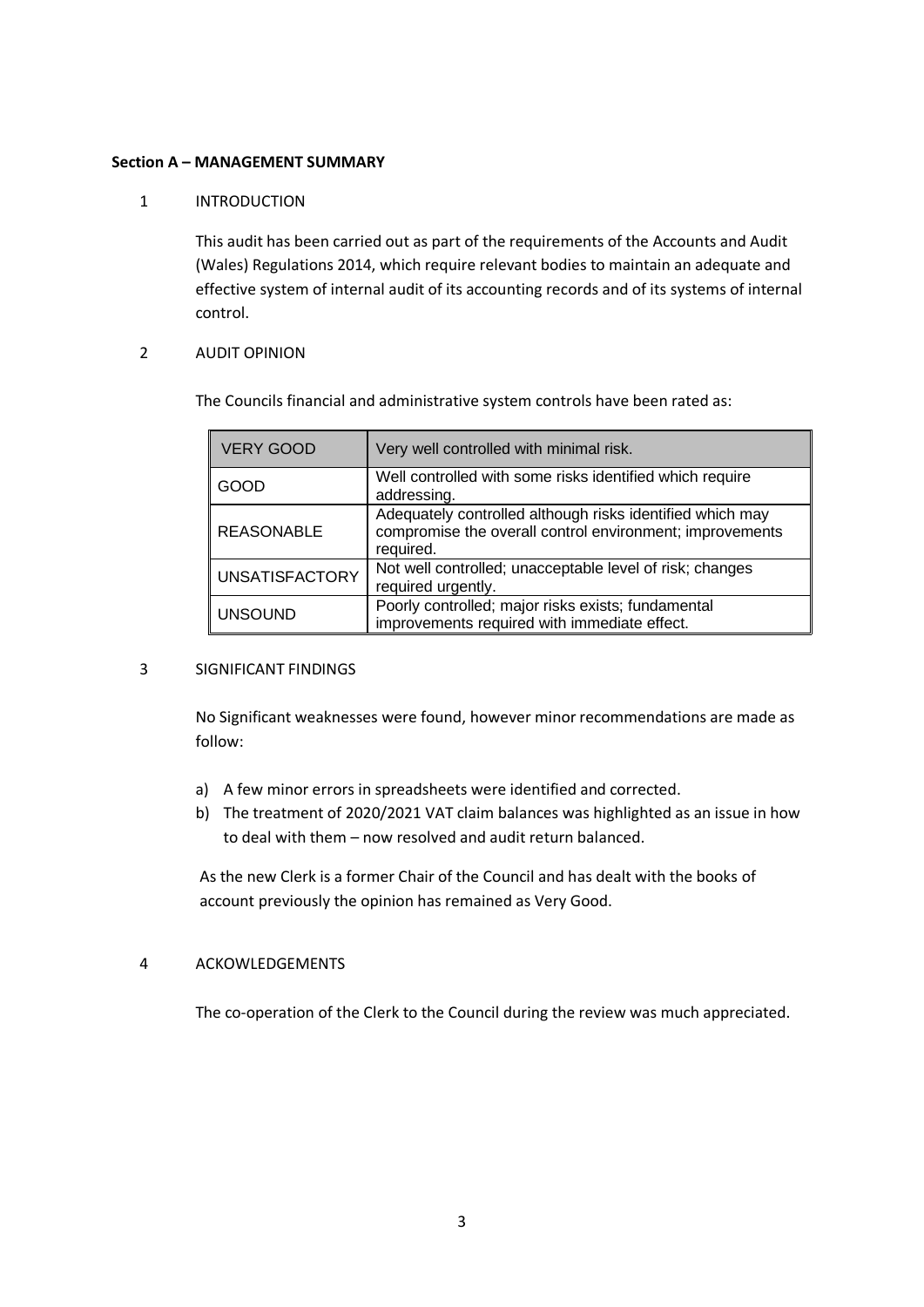## **Section B – AUDIT APPROACH**

## OBJECTIVE OF THE AUDIT

The objective of the audit was to undertake a review of selected fundamental financial and administrative systems at the Council and evaluate the effectiveness of the controls in place.

## SCOPE OF THE AUDIT

The following headings were examined as part of the audit approach:

- 1 Appropriate books of account have been properly kept throughout the year.
- 2 Financial regulations have been met, payments were supported by invoices, expenditure was approved and VAT appropriately accounted for.
- 3 The Council assessed the significant risks to achieving its objectives and reviewed the adequacy of arrangements to manage these.
- 4 The annual precept/levy/resource demand requirement resulted from an adequate budgetary process, progress against the budget was regularly monitored, and reserves were appropriate.
- 5 Expected income was fully received, based upon correct prices, properly recorded, and promptly banked, and VAT was appropriately accounted for.
- 6 Petty cash payments were properly supported by receipts, expenditure was approved and VAT was appropriately accounted for. (NOT APPLICABLE FOR DWR CC)
- 7 Salaries to employees and allowances to members were paid in accordance with minuted approvals, and PAYE and NI requirements were properly applied.
- 8 Assets and investment registers were complete, accurate, and properly maintained.
- 9 Periodic and year-end bank account reconciliations were properly carried out.
- 10 Accounting statements prepared during the year were prepared on the correct accounting basis (receipts and payments/income and expenditure), agreed with the cashbook, were supported by an adequate audit trail from underlying records, and where appropriate, debtors and creditors were properly recorded.
- 11 Trust funds (including charitable trusts). The Council/Board/Committee has met its responsibilities as a trustee.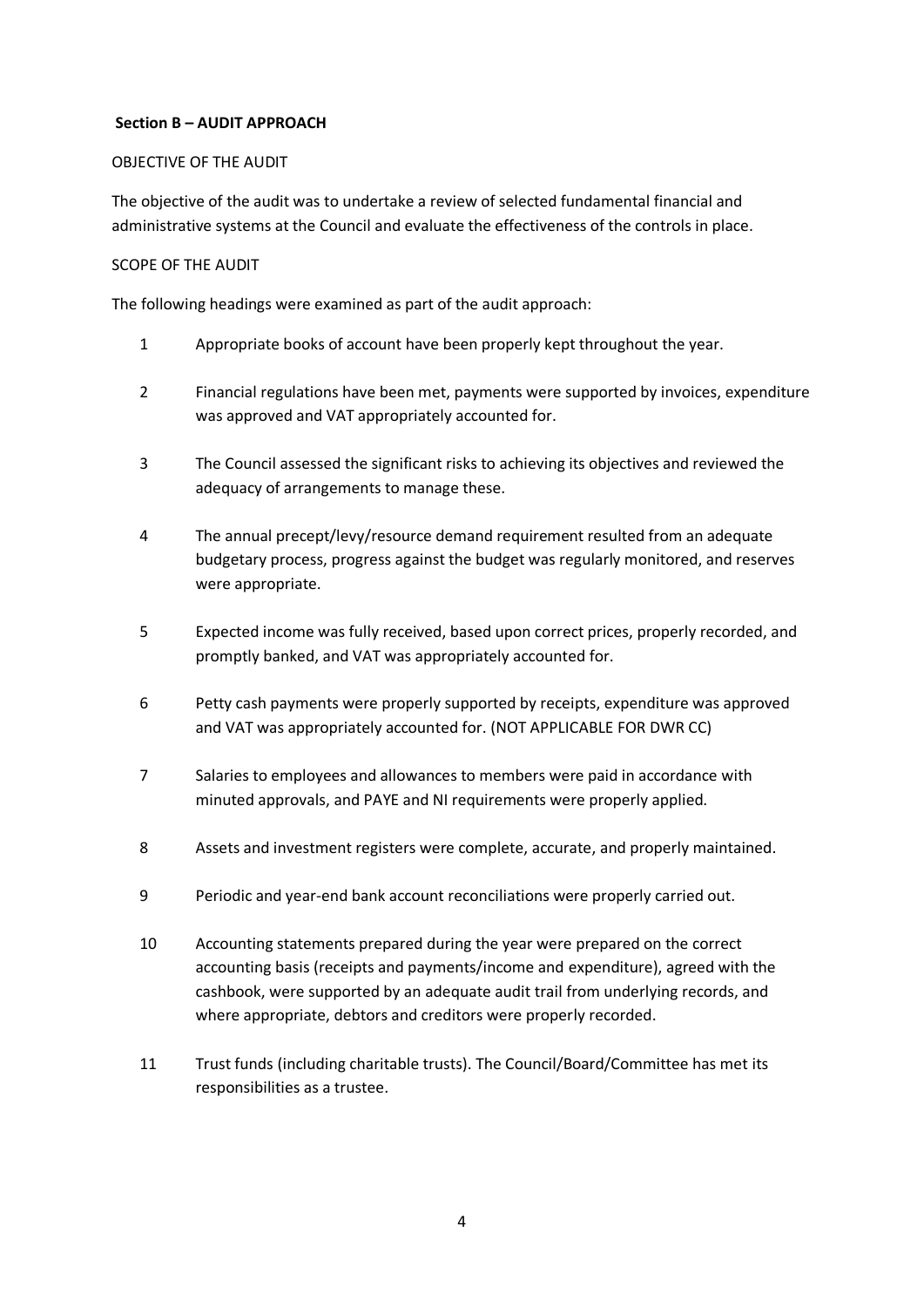## **METHODOLOGY**

In order to adequately assess the key controls in place and systems in operation within the Council the Auditors has liaised with the Clerk to the Council.

The following audit work was undertaken:

- a) The cash books of the Council were examined to ensure that items were being recorded appropriately under prescribed description headings, the records were accurate and followed through to year-end accounts and monitoring records.
- b) Samples of payments from the ledger were taken and checks made to ensure that supporting information was available, figures were properly recorded, and VAT accounted for.
- c) The Councils risk register was examined and its adequacy checked to ensure it was in line with the Councils objectives.
- d) The Councils budget setting process was examined to ensure that the precept level set and approved was in line with the proposed budget of the Council and again it's objectives, in addition a test was made to ensure that regular monitoring reports were made to the Council at appropriate times.
- e) Sample income receipts were checked to ensure that charges (where applicable) were in line with Council approved charges, the income was received in a timely manner, recorded properly, banked promptly and VAT accounted for.
- f) Samples of petty cash payments from the ledger were taken and checks made to ensure that supporting information was available, figures were properly recorded, and VAT accounted for. (NOT APPLICABLE TO DWR CC)
- g) Salary and Member allowance payments were sample checked to ensure accuracy against approved Council levels. Where appropriate PAYE and NI deductions were checked and followed through to payments to HMRC.
- h) The assets and investment inventories were examined for completeness.
- i) Bank reconciliations were sample checked for accuracy and reporting to the Council where appropriate.
- j) Accounting statements prepared during the year were checked as part of the procedures under point a) above.
- k) If appropriate Trust Funds were also examined.

The Clerk to the Council was kept informed at all times of any issues that were identified as and when they arose.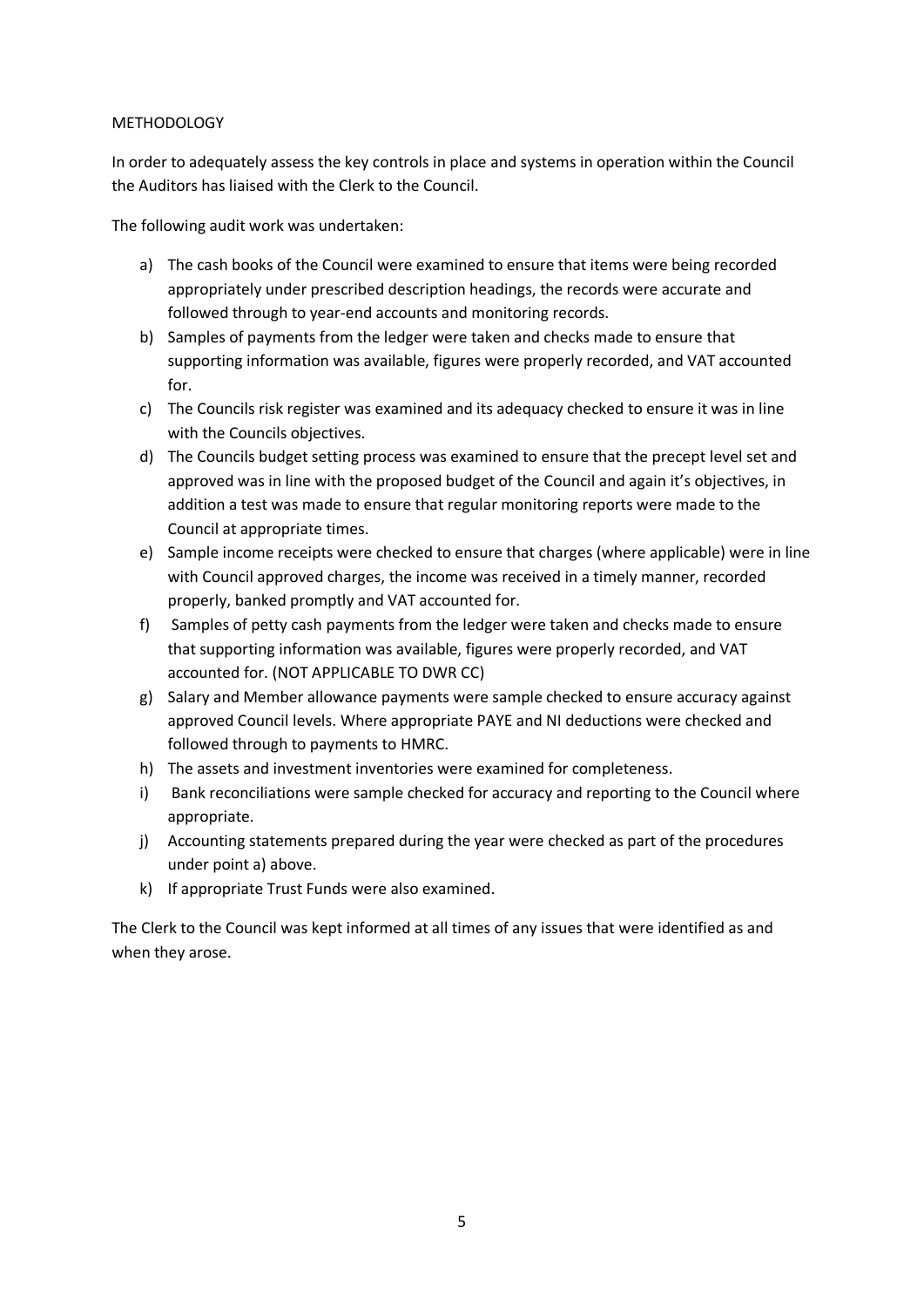## **Section C – SUMMARY OF WEAKNESSES**

The table below summarises the ratings that have been attached to any weaknesses identified during the review.

| <b>RATING</b> | <b>WEAKNESS</b>    | <b>DESCRIPTION</b>                         | <b>EXAMPLES</b>                                                                            |
|---------------|--------------------|--------------------------------------------|--------------------------------------------------------------------------------------------|
| 1             | <b>Fundamental</b> | Major risk to the system.                  | Risk of loss to the Authority or<br>material error in the accounts                         |
| 2             | Highly significant | Unacceptable risk.                         | Non-compliance with Contract<br>Standing Orders and<br>or<br><b>Financial Regulations.</b> |
| 3             | Less significant   | Risk mitigated but should<br>be addressed. | Non-compliance with good<br>accepted / best practice.                                      |
| 4             | Minor              | Minimal<br>risk<br>to<br>the<br>system.    | Value for money considerations                                                             |

## **Priority of Action to Address Weaknesses:**

- **A:** Should be actioned immediately.
- **B:** Action to address the weakness should be started as soon as possible and be implemented within three months.
- **C:** Weakness is either an on-going requirement or that for which implementation is unlikely to be possible within three months.

**Weaknesses that have been identified that require notification as part of the report, or that require remedial action have been mentioned already within section A3 of the report.**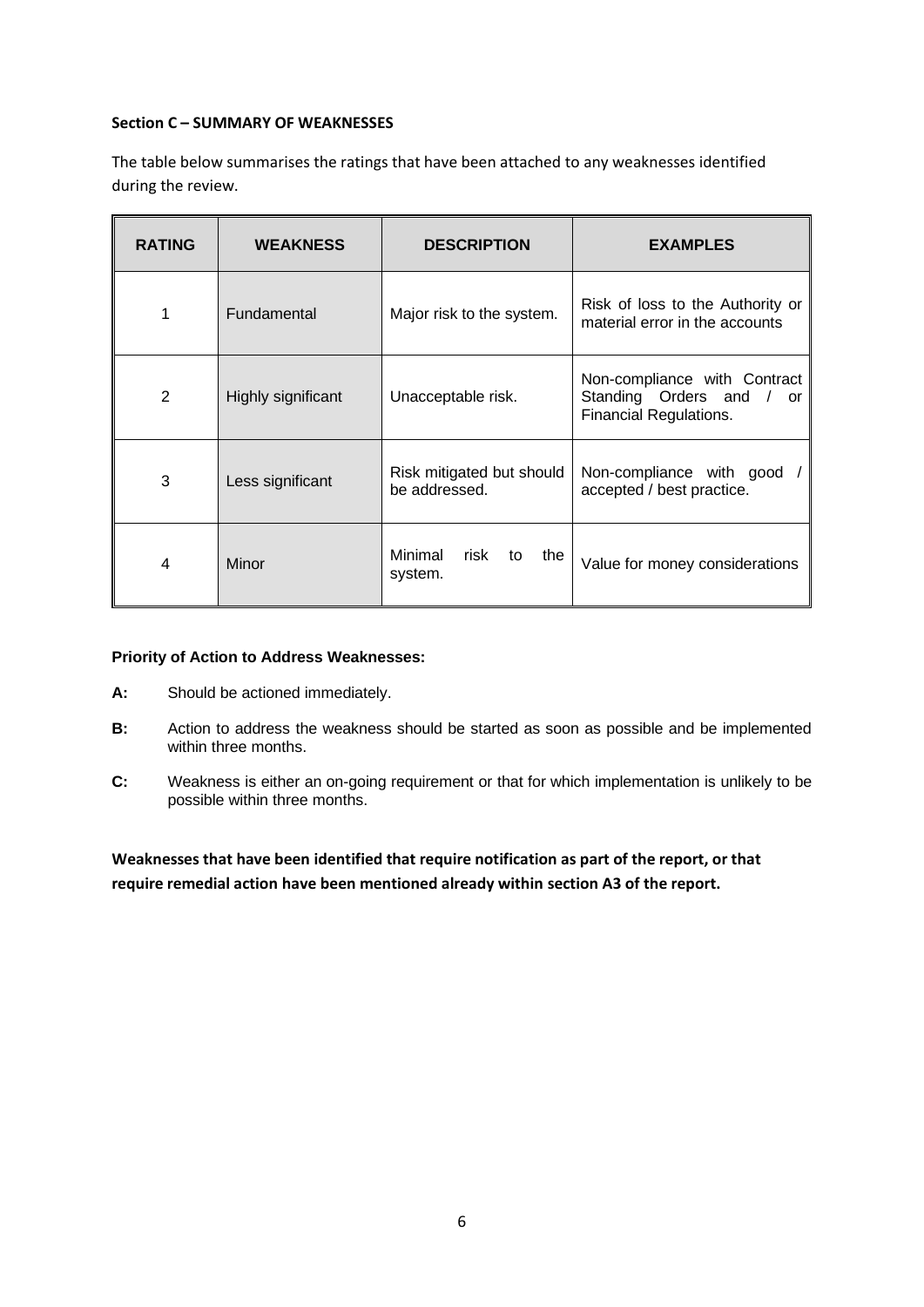#### **Section D – ANALYSIS OF STRENGTHS AND WEAKNESSES / ACTION PLAN**

**Control Objective 1: Appropriate books of account have been properly kept throughout the year.**

*Strengths:*

1.1. The Financial statement working papers were examined and checked back to the cashbook records for accuracy. Some minor discrepancies were found in spreadsheets however the cashbook was found to be accurate.

1.2. The statements within the end of year accounts for audit, matched the cashbook values.

| Control Objective 2: Financial regulations have been met, payments were supported by invoices, expenditure was approved and VAT appropriately accounted |  |
|---------------------------------------------------------------------------------------------------------------------------------------------------------|--|
| tor.                                                                                                                                                    |  |

*Strengths:*

2.1. All expenditure supported by invoices. Sample checks ensured accuracy where invoices were present.

*Weakness:*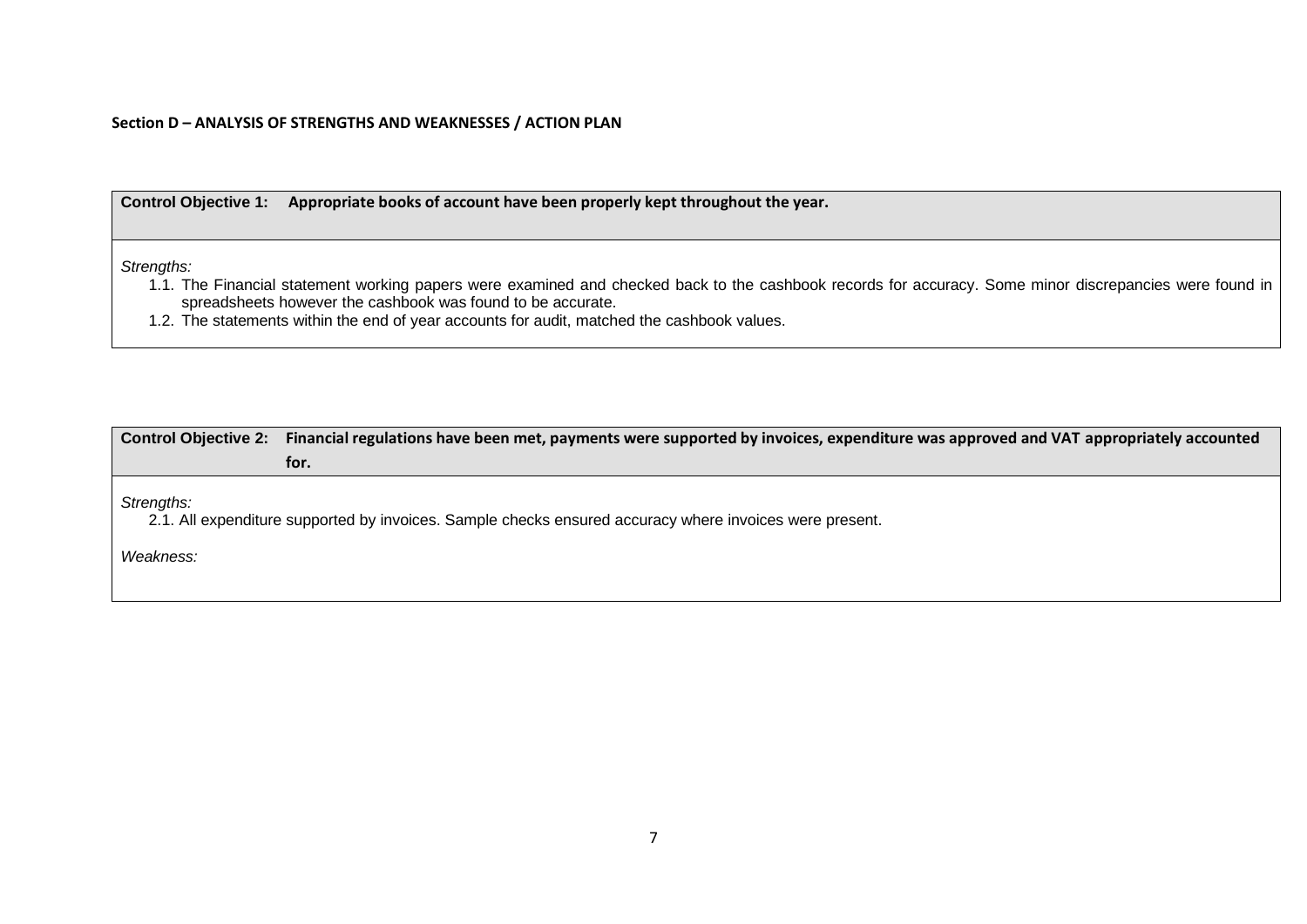## **Control Objective 3: The Council assessed the significant risks to achieving its objectives and reviewed the adequacy of arrangements to manage these.**

*Strengths:*

- 3.1. The councils risk management document was examined,
- 3.2. Insurance is in place and is reviewed annually.

*Minor Weakness:*

**Control Objective 4: The annual precept/levy/resource demand requirement resulted from an adequate budgetary process, progress against the budget was regularly monitored, and reserves were appropriate.**

*Strengths:*

4.1.Regular items on financial matters are taken to each Council meeting, where held.

- 4.2.All documents were found to be agenda items and minuted signed accordingly.
- 4.3.Precept and Budget documentation was prepared and approved by Council

*Weakness:*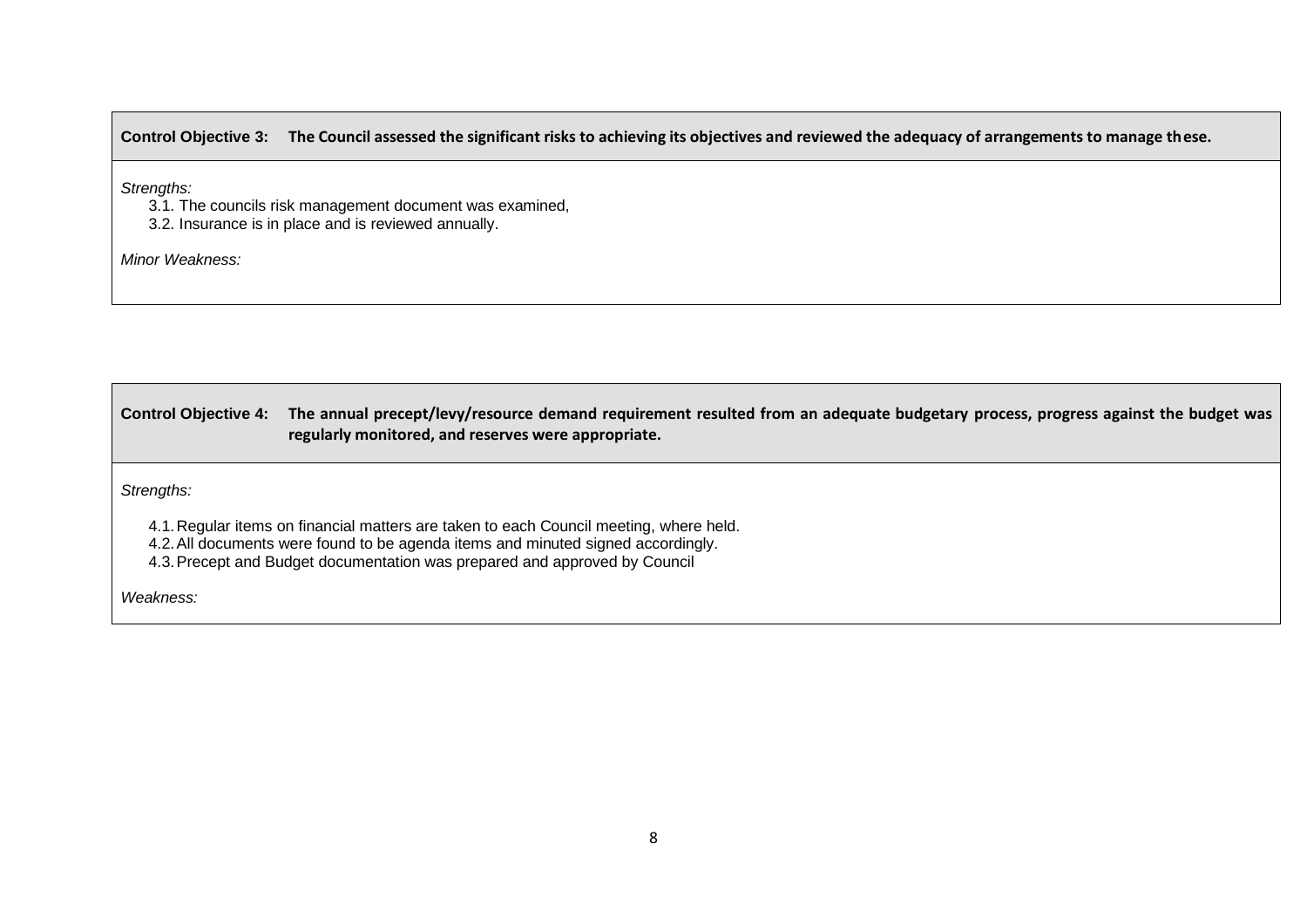**Control Objective 5: Expected income was fully received, based upon correct prices, properly recorded, and promptly banked, and VAT was appropriately accounted for.**

*Strengths:*

5.1. All income was found to be supported by appropriate invoices and remittance advices, sample checks ensured accuracy.

5.2. Precept income could be matched to approved minutes.

*Weakness:*

**Control Objective 6: Petty cash payments were properly supported by receipts, expenditure was approved and VAT was appropriately accounted for.**

*Strengths:*

Not Applicable.

**Control Objective 7: Salaries to employees and allowances to members were paid in accordance with minuted approvals, and PAYE and NI requirements were properly applied.**

*Strengths:*

7.1. Members allowances were found to be agreed via approved minutes, and subsequent payments in line with the agreed levels.

7.2. Clerk Salaries payments are limited and all PAYE NI requirements met,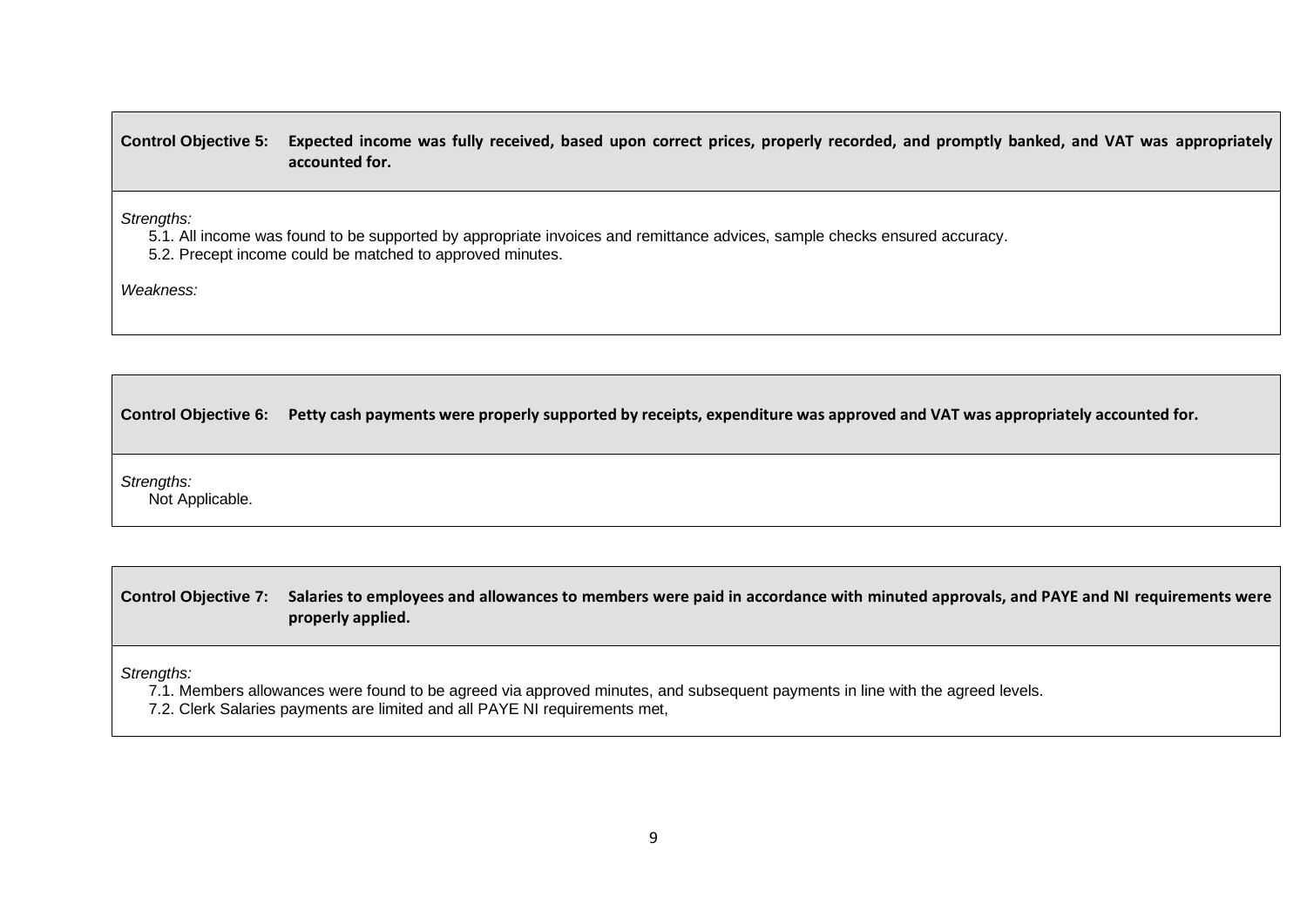**Control Objective 8: Assets and investment registers were complete, accurate, and properly maintained.**

*Strengths:*

8.1. Asset inventories examined and found to be accurate following last audit recommendations, however the latest disposal value had been brought forward and as a consequence undervalued the assets – this was amended on the final return.

*Weakness:*

**Control Objective 9: Periodic and year-end bank account reconciliations were properly carried out.**

*Strengths:*

9.1. Periodic bank balance taken to Council as part of each cycle meetings, as discussed in objective 4 above. Reconciliations are taken to Council for approval.

9.2. Year-end reconciliation examined as part of objective 1 tasks above.

**Control Objective 10: Accounting statements prepared during the year were prepared on the correct accounting basis (receipts and payments/income and expenditure), agreed with the cashbook, were supported by an adequate audit trail from underlying records, and where appropriate, debtors and creditors were properly recorded.**

*Strengths:*

10.1. Cash book was found to be so on examination, and examined as part of objectives 1 and 4.

*Weakness:*